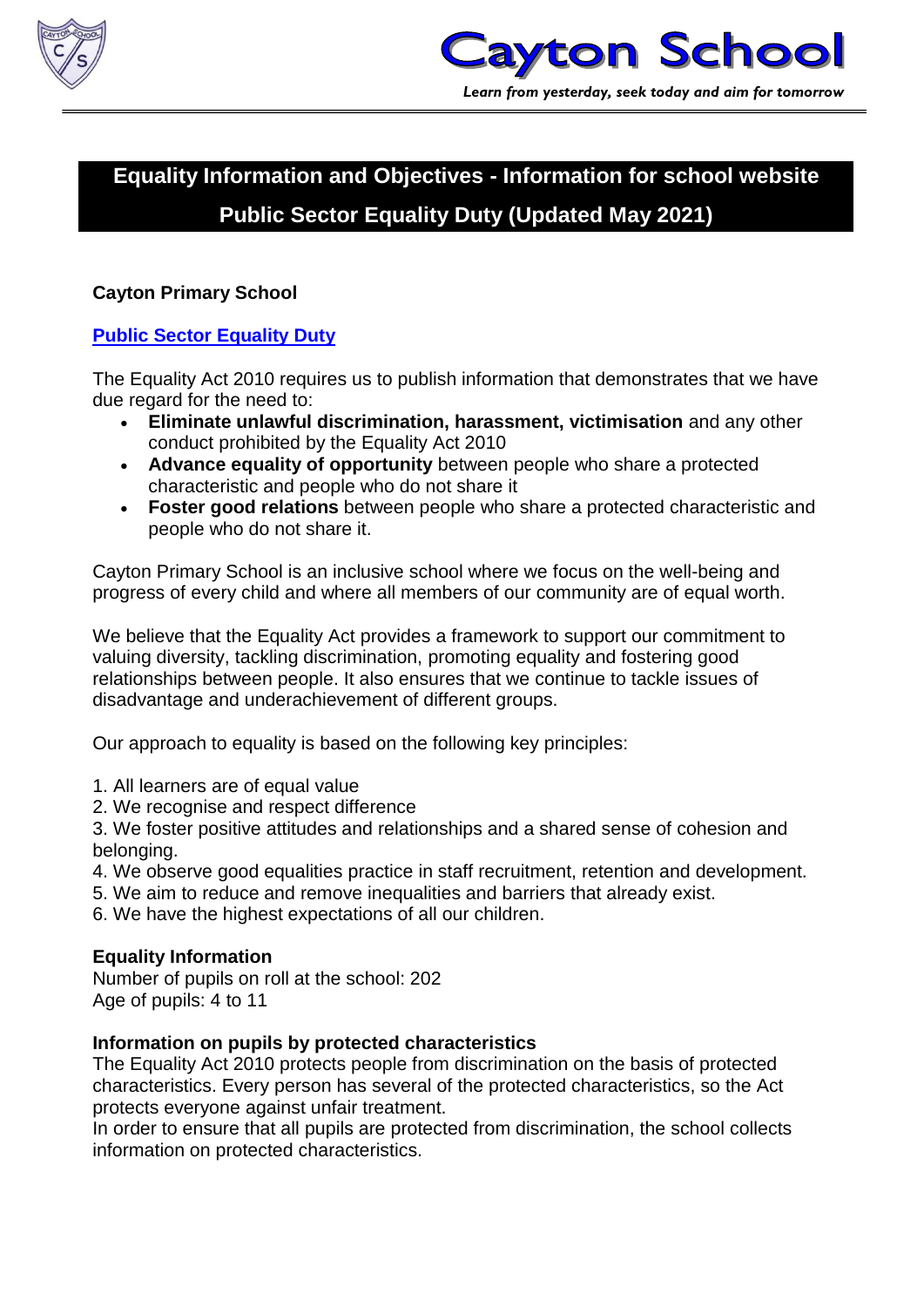**Cayton School** *Continued…. Page 2 of 3*

# **Information on other groups of pupils**

In addition to pupils with protected characteristics, we gather further information on the following groups of pupils:

- Pupils eligible for Free School Meals (FSM)
- Pupils with Special Educational Needs (SEN)
- Disadvantaged group
- Pupils with English as an Additional Language (EAL)
- Young carers
- Looked after children
- Other vulnerable groups

Through rigorous tracking and monitoring of individuals and of all the groups of children, including progress and attainment, and by providing equal opportunities to access the curriculum and activities, we aim to ensure that any gap in attainment for pupils within any of the above different groups is removed, or at least remains less than the gap nationally.

# **Eliminating discrimination and other conduct that is prohibited by the Act**

The information provided here aims to demonstrate that we give careful consideration to equality issues in everything that we do at Cayton Primary School. 'Due regard' ensures that we work towards eliminating discrimination, harassment and victimisation and other conduct that is prohibited by the Equality Act.

We are committed to working for equality for all our staff, parents/carers and children to meet our duties under the Equality Act 2010.

We eliminate discrimination by:

- Adoption of the Accessibility Plan
- Ensuring our behaviour policy allows all children to feel safe at school and addresses prejudicial bullying
- Reporting, responding to and monitoring all racist incidents
- Regularly monitoring the curriculum to ensure that the curriculum meets the needs of our pupils and that it promotes respect for diversity and challenges negative stereotyping
- Ensuring teaching is of the highest quality allowing children reach their potential and all pupils are given equal entitlement to success
- Tracking pupil progress to ensure that all children make rapid progress, and intervening when necessary
- Ensuring that all pupils have the opportunity to access extra-curricular provision throughout the year
- Listening to and monitoring views and experiences of pupils and adults to evaluate the effectiveness of our policies and procedures.

# **Advancing equality of opportunity between people who share a protected characteristic and people who do not share it**